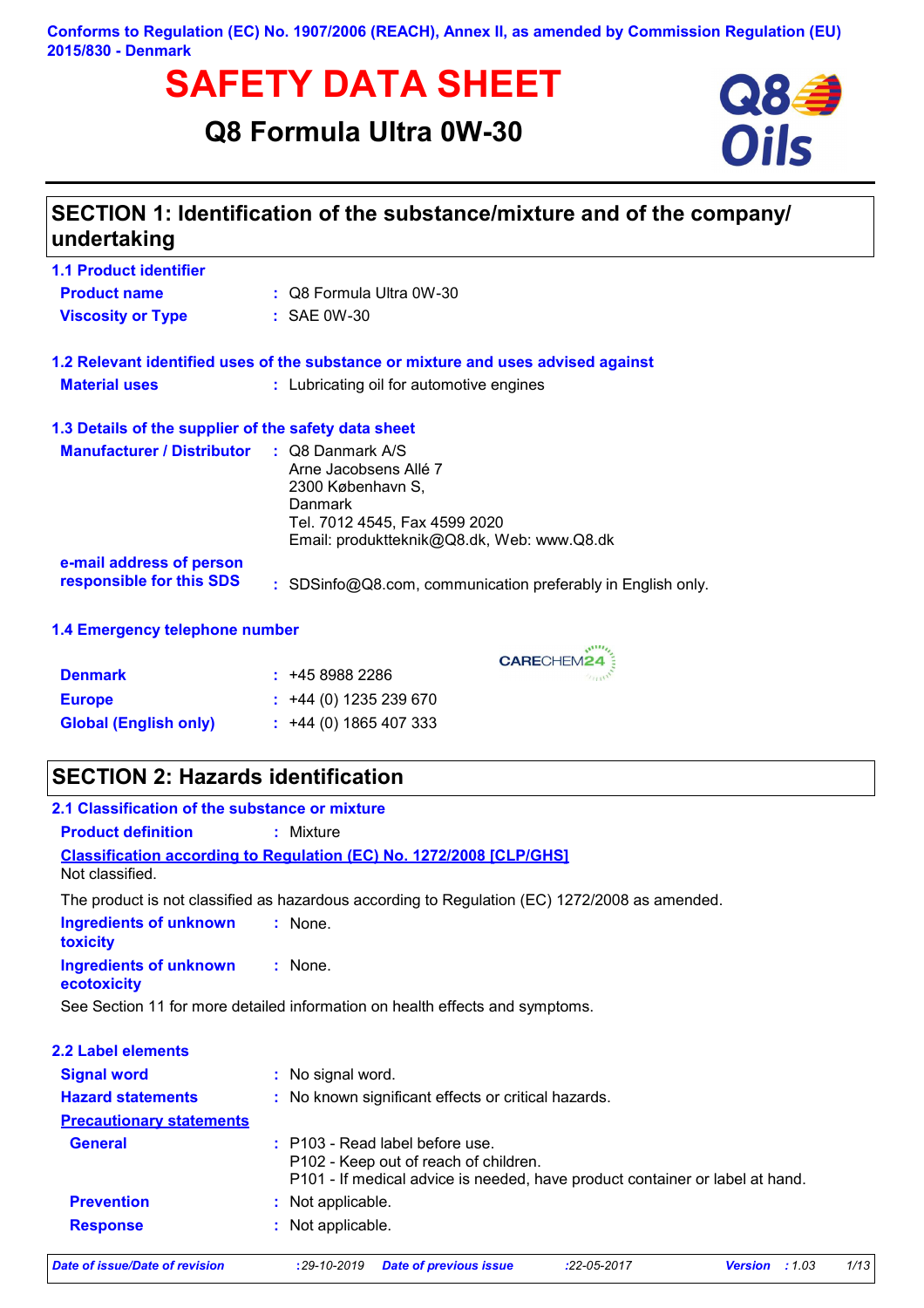# **SECTION 2: Hazards identification**

| <b>Storage</b>                                                                                                                                                  |  | : Not applicable.                       |  |
|-----------------------------------------------------------------------------------------------------------------------------------------------------------------|--|-----------------------------------------|--|
| <b>Disposal</b>                                                                                                                                                 |  | : Not applicable.                       |  |
| <b>Supplemental label</b><br>elements                                                                                                                           |  | Safety data sheet available on request. |  |
| <b>Annex XVII - Restrictions</b><br>on the manufacture,<br>placing on the market and<br>use of certain dangerous<br>substances, mixtures and<br><b>articles</b> |  | : Not applicable.                       |  |
| <b>Special packaging requirements</b>                                                                                                                           |  |                                         |  |
| <b>Containers to be fitted</b><br>with child-resistant<br>fastenings                                                                                            |  | : Not applicable.                       |  |
| <b>Tactile warning of danger : Not applicable.</b>                                                                                                              |  |                                         |  |

#### **2.3 Other hazards**

**Other hazards which do : not result in classification**

# **SECTION 3: Composition/information on ingredients**

| <b>Product/ingredient name</b>                                                | <b>Identifiers</b>                                                                      | $\frac{9}{6}$ | <b>Regulation (EC) No.</b><br>1272/2008 [CLP]                                 | <b>Type</b> | <b>Notes</b> |
|-------------------------------------------------------------------------------|-----------------------------------------------------------------------------------------|---------------|-------------------------------------------------------------------------------|-------------|--------------|
| Distillates (petroleum),<br>hydrotreated heavy paraffinic                     | REACH #:<br>01-2119484627-25<br>EC: 265-157-1<br>CAS: 64742-54-7<br>Index: 649-467-00-8 | ≥50 - ≤75     | Asp. Tox. 1, H304                                                             | [1] [2]     | L            |
| Dec-1-ene, homopolymer,<br>hydrogenated Dec-1-ene,<br>oligomers, hydrogenated | REACH #:<br>01-2119486452-34<br>EC: 500-183-1<br>CAS: 68037-01-4                        | 225 - ≤50∣    | Asp. Tox. 1, H304                                                             | $[1]$       |              |
| Distillates (petroleum),<br>hydrotreated heavy paraffinic                     | REACH #:<br>01-2119484627-25<br>EC: 265-157-1<br>CAS: 64742-54-7<br>Index: 649-467-00-8 | ≤10           | Not classified.                                                               | $[2]$       | L            |
| Mineral oil                                                                   | CAS:                                                                                    | ≤10           | Asp. Tox. 1, H304                                                             | [1] [2]     |              |
| Calcium branched alkyl phenate<br>sulphide (overbased)                        | CAS: Polymer                                                                            | $\leq$ 3      | Aquatic Chronic 4,<br>H413                                                    | $[1]$       |              |
|                                                                               |                                                                                         |               | See Section 16 for<br>the full text of the H<br>statements declared<br>above. |             |              |

: Prolonged or repeated contact may dry skin and cause irritation.

The mineral oils in the product contain < 3% DMSO extract (IP 346).

There are no additional ingredients present which, within the current knowledge of the supplier and in the concentrations applicable, are classified as hazardous to health or the environment, are PBTs, vPvBs or Substances of equivalent concern, or have been assigned a workplace exposure limit and hence require reporting in this section.

#### Type

[1] Substance classified with a health or environmental hazard

[2] Substance with a workplace exposure limit

[3] Substance meets the criteria for PBT according to Regulation (EC) No. 1907/2006, Annex XIII

[4] Substance meets the criteria for vPvB according to Regulation (EC) No. 1907/2006, Annex XIII

[5] Substance of equivalent concern

[6] Additional disclosure due to company policy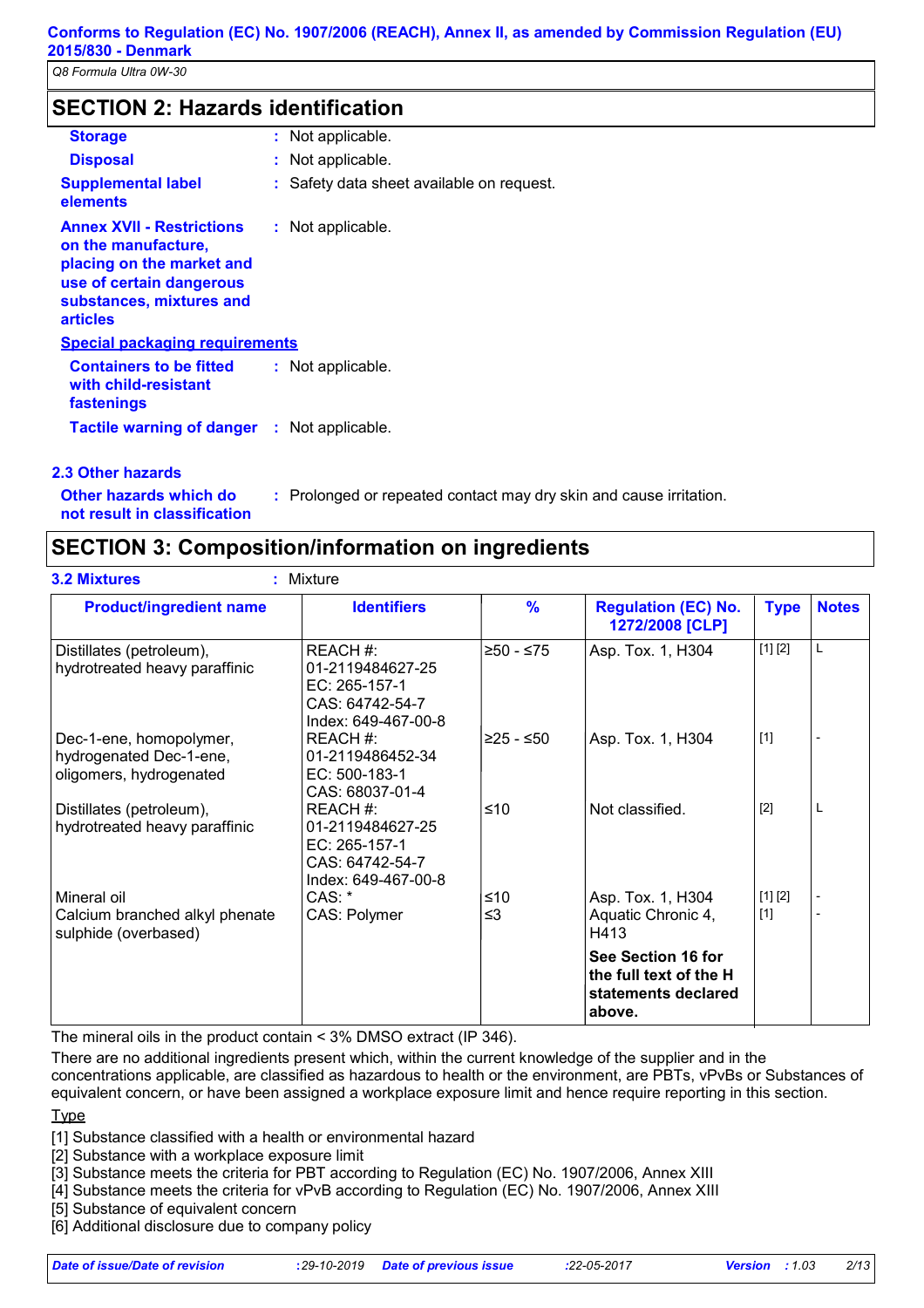# **SECTION 3: Composition/information on ingredients**

Occupational exposure limits, if available, are listed in Section 8.

# **SECTION 4: First aid measures**

| <b>4.1 Description of first aid measures</b> |                                                                                                                                                                                                                                                                                                                                                           |
|----------------------------------------------|-----------------------------------------------------------------------------------------------------------------------------------------------------------------------------------------------------------------------------------------------------------------------------------------------------------------------------------------------------------|
| <b>Eye contact</b>                           | : Immediately flush eyes with plenty of water, occasionally lifting the upper and lower<br>eyelids. Check for and remove any contact lenses. Get medical attention.                                                                                                                                                                                       |
| <b>Inhalation</b>                            | : Remove victim to fresh air and keep at rest in a position comfortable for breathing.<br>Get medical attention if symptoms occur.                                                                                                                                                                                                                        |
| <b>Skin contact</b>                          | : Wash skin thoroughly with soap and water or use recognized skin cleanser.<br>Remove contaminated clothing and shoes. Get medical attention if symptoms occur.                                                                                                                                                                                           |
| <b>Ingestion</b>                             | : Wash out mouth with water. Remove victim to fresh air and keep at rest in a<br>position comfortable for breathing. If material has been swallowed and the exposed<br>person is conscious, give small quantities of water to drink. Do not induce vomiting<br>unless directed to do so by medical personnel. Get medical attention if symptoms<br>occur. |
| <b>Protection of first-aiders</b>            | : No action shall be taken involving any personal risk or without suitable training.                                                                                                                                                                                                                                                                      |

#### **4.2 Most important symptoms and effects, both acute and delayed**

| <b>Over-exposure signs/symptoms</b> |                                                                                    |
|-------------------------------------|------------------------------------------------------------------------------------|
| <b>Eye contact</b>                  | : No specific data.                                                                |
| <b>Inhalation</b>                   | : No specific data.                                                                |
| <b>Skin contact</b>                 | : Adverse symptoms may include the following:<br>irritation<br>dryness<br>cracking |
| <b>Ingestion</b>                    | : No specific data.                                                                |
|                                     |                                                                                    |

#### **4.3 Indication of any immediate medical attention and special treatment needed**

| <b>Notes to physician</b>  | : Treat symptomatically. Contact poison treatment specialist immediately if large<br>quantities have been ingested or inhaled. |
|----------------------------|--------------------------------------------------------------------------------------------------------------------------------|
| <b>Specific treatments</b> | : No specific treatment.                                                                                                       |

# **SECTION 5: Firefighting measures**

| 5.1 Extinguishing media                                |                                                                                                                                                                                                     |
|--------------------------------------------------------|-----------------------------------------------------------------------------------------------------------------------------------------------------------------------------------------------------|
| <b>Suitable extinguishing</b><br>media                 | : Use dry chemical, $CO2$ , alcohol-resistant foam or water spray (fog).                                                                                                                            |
| <b>Unsuitable extinguishing</b><br>media               | : Do not use water jet.                                                                                                                                                                             |
|                                                        | 5.2 Special hazards arising from the substance or mixture                                                                                                                                           |
| <b>Hazards from the</b><br>substance or mixture        | : In a fire or if heated, a pressure increase will occur and the container may burst.                                                                                                               |
| <b>Hazardous combustion</b><br>products                | : Decomposition products may include the following materials:<br>carbon dioxide<br>carbon monoxide<br>sulfur oxides<br>metal oxide/oxides                                                           |
| <b>5.3 Advice for firefighters</b>                     |                                                                                                                                                                                                     |
| <b>Special protective actions</b><br>for fire-fighters | : Promptly isolate the scene by removing all persons from the vicinity of the incident if<br>there is a fire. No action shall be taken involving any personal risk or without<br>suitable training. |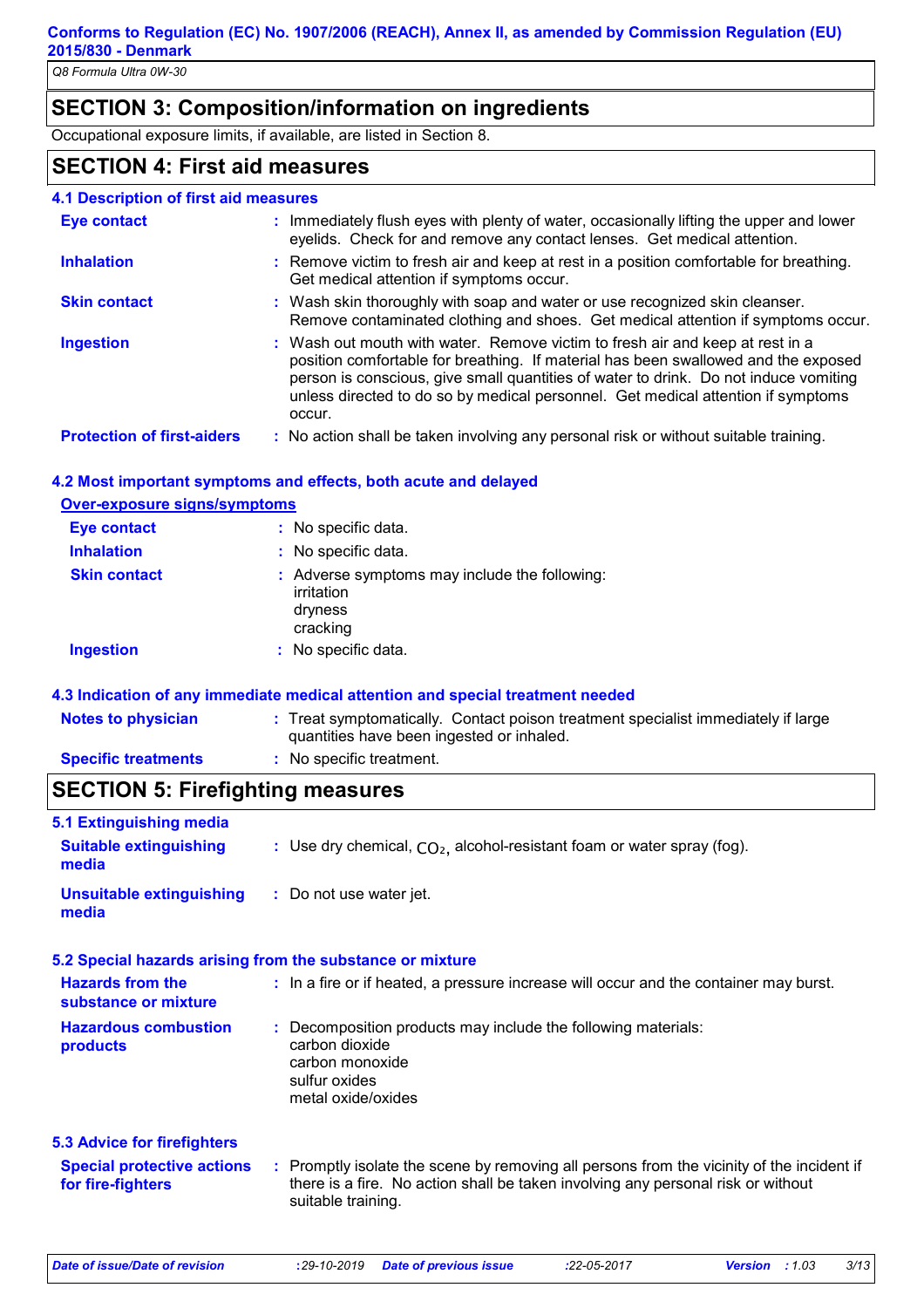#### **Conforms to Regulation (EC) No. 1907/2006 (REACH), Annex II, as amended by Commission Regulation (EU) 2015/830 - Denmark**

*Q8 Formula Ultra 0W-30*

#### **SECTION 5: Firefighting measures**

#### **SECTION 6: Accidental release measures**

|                                                  | 6.1 Personal precautions, protective equipment and emergency procedures                                                                                                                                                                                                                                                                                                                                                                                                        |
|--------------------------------------------------|--------------------------------------------------------------------------------------------------------------------------------------------------------------------------------------------------------------------------------------------------------------------------------------------------------------------------------------------------------------------------------------------------------------------------------------------------------------------------------|
| For non-emergency<br>personnel                   | : No action shall be taken involving any personal risk or without suitable training.<br>Evacuate surrounding areas. Keep unnecessary and unprotected personnel from<br>entering. Do not touch or walk through spilled material. Put on appropriate<br>personal protective equipment.                                                                                                                                                                                           |
|                                                  | For emergency responders : If specialized clothing is required to deal with the spillage, take note of any<br>information in Section 8 on suitable and unsuitable materials. See also the<br>information in "For non-emergency personnel".                                                                                                                                                                                                                                     |
| <b>6.2 Environmental</b><br>precautions          | : Avoid dispersal of spilled material and runoff and contact with soil, waterways,<br>drains and sewers. Inform the relevant authorities if the product has caused<br>environmental pollution (sewers, waterways, soil or air).                                                                                                                                                                                                                                                |
|                                                  | 6.3 Methods and materials for containment and cleaning up                                                                                                                                                                                                                                                                                                                                                                                                                      |
| <b>Small spill</b>                               | : Stop leak if without risk. Move containers from spill area. Dilute with water and mop<br>up if water-soluble. Alternatively, or if water-insoluble, absorb with an inert dry<br>material and place in an appropriate waste disposal container. Dispose of via a<br>licensed waste disposal contractor.                                                                                                                                                                       |
| <b>Large spill</b>                               | : Stop leak if without risk. Move containers from spill area. Prevent entry into sewers,<br>water courses, basements or confined areas. Wash spillages into an effluent<br>treatment plant or proceed as follows. Contain and collect spillage with non-<br>combustible, absorbent material e.g. sand, earth, vermiculite or diatomaceous earth<br>and place in container for disposal according to local regulations. Dispose of via a<br>licensed waste disposal contractor. |
| <b>6.4 Reference to other</b><br><b>sections</b> | : See Section 1 for emergency contact information.<br>See Section 8 for information on appropriate personal protective equipment.<br>See Section 13 for additional waste treatment information.                                                                                                                                                                                                                                                                                |

# **SECTION 7: Handling and storage**

The information in this section contains generic advice and guidance. The list of Identified Uses in Section 1 should be consulted for any available use-specific information provided in the Exposure Scenario(s).

#### **7.1 Precautions for safe handling Protective measures :**

- : Put on appropriate personal protective equipment (see Section 8).
- **Advice on general occupational hygiene :** Eating, drinking and smoking should be prohibited in areas where this material is handled, stored and processed. Workers should wash hands and face before eating, drinking and smoking. Remove contaminated clothing and protective equipment before entering eating areas. See also Section 8 for additional information on hygiene measures.

#### **7.2 Conditions for safe storage, including any incompatibilities**

Store in accordance with local regulations. Store in original container protected from direct sunlight in a dry, cool and well-ventilated area, away from incompatible materials (see Section 10) and food and drink. Keep container tightly closed and sealed until ready for use. Containers that have been opened must be carefully resealed and kept upright to prevent leakage. Do not store in unlabeled containers. Use appropriate containment to avoid environmental contamination. See Section 10 for incompatible materials before handling or use.

| 7.3 Specific end use(s) |                  |  |
|-------------------------|------------------|--|
| <b>Recommendations</b>  | : Not available. |  |
|                         |                  |  |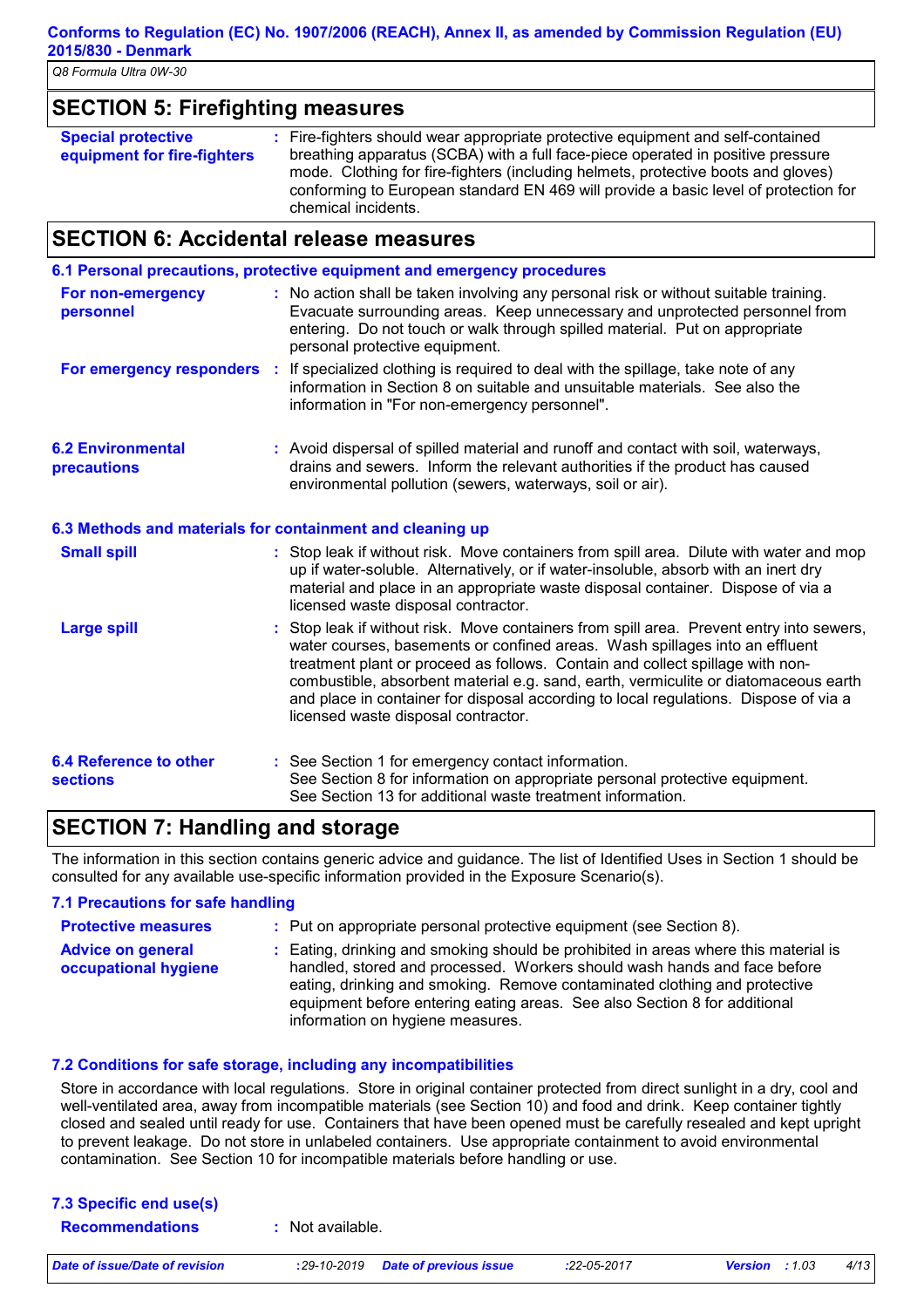## **SECTION 7: Handling and storage**

**Industrial sector specific : solutions**

# : Not available.

# **SECTION 8: Exposure controls/personal protection**

The information in this section contains generic advice and guidance. Information is provided based on typical anticipated uses of the product. Additional measures might be required for bulk handling or other uses that could significantly increase worker exposure or environmental releases.

#### **8.1 Control parameters**

#### **Occupational exposure limits**

| <b>Product/ingredient name</b>                                                                                                        | <b>Exposure limit values</b>                                                                                                                                                                                                                                                                                                                                                                                                                                                                                                                                                                                                                                                                                                                                                                                                                                                                                                                                                                                        |  |
|---------------------------------------------------------------------------------------------------------------------------------------|---------------------------------------------------------------------------------------------------------------------------------------------------------------------------------------------------------------------------------------------------------------------------------------------------------------------------------------------------------------------------------------------------------------------------------------------------------------------------------------------------------------------------------------------------------------------------------------------------------------------------------------------------------------------------------------------------------------------------------------------------------------------------------------------------------------------------------------------------------------------------------------------------------------------------------------------------------------------------------------------------------------------|--|
| Distillates (petroleum), hydrotreated heavy<br>paraffinic<br>Distillates (petroleum), hydrotreated heavy<br>paraffinic<br>Mineral oil | <b>Working Environment Authority (Denmark, 10/2012).</b><br>TWA: 1 mg/m <sup>3</sup> 8 hours. Form: mist and particles<br>Working Environment Authority (Denmark, 10/2012).<br>TWA: 1 mg/m <sup>3</sup> 8 hours. Form: mist and particles<br>Working Environment Authority (Denmark, 10/2012).<br>TWA: 1 mg/m <sup>3</sup> 8 hours. Form: mist and particles                                                                                                                                                                                                                                                                                                                                                                                                                                                                                                                                                                                                                                                        |  |
| <b>Recommended monitoring</b><br>procedures<br>required.                                                                              | If this product contains ingredients with exposure limits, personal, workplace<br>atmosphere or biological monitoring may be required to determine the effectiveness<br>of the ventilation or other control measures and/or the necessity to use respiratory<br>protective equipment. Reference should be made to monitoring standards, such as<br>the following: European Standard EN 689 (Workplace atmospheres - Guidance for<br>the assessment of exposure by inhalation to chemical agents for comparison with<br>limit values and measurement strategy) European Standard EN 14042 (Workplace<br>atmospheres - Guide for the application and use of procedures for the assessment<br>of exposure to chemical and biological agents) European Standard EN 482<br>(Workplace atmospheres - General requirements for the performance of procedures<br>for the measurement of chemical agents) Reference to national guidance<br>documents for methods for the determination of hazardous substances will also be |  |

**DNELs/DMELs**

No DNELs/DMELs available.

#### **PNECs**

No PNECs available.

#### **8.2 Exposure controls**

| <b>Appropriate engineering</b><br><b>controls</b> | : Good general ventilation should be sufficient to control worker exposure to airborne<br>contaminants.                                                                                                                                                                                                                                                                                           |
|---------------------------------------------------|---------------------------------------------------------------------------------------------------------------------------------------------------------------------------------------------------------------------------------------------------------------------------------------------------------------------------------------------------------------------------------------------------|
| <b>Individual protection measures</b>             |                                                                                                                                                                                                                                                                                                                                                                                                   |
| <b>Hygiene measures</b>                           | : Wash hands, forearms and face thoroughly after handling chemical products,<br>before eating, smoking and using the lavatory and at the end of the working period.<br>Appropriate techniques should be used to remove potentially contaminated clothing.<br>Wash contaminated clothing before reusing. Ensure that eyewash stations and<br>safety showers are close to the workstation location. |
| <b>Eye/face protection</b>                        | : Safety eyewear complying with an approved standard should be used when a risk<br>assessment indicates this is necessary to avoid exposure to liquid splashes, mists,<br>gases or dusts. If contact is possible, the following protection should be worn,<br>unless the assessment indicates a higher degree of protection: safety glasses with<br>side-shields.                                 |
| <b>Skin protection</b>                            |                                                                                                                                                                                                                                                                                                                                                                                                   |
| <b>Hand protection</b>                            | : Chemical-resistant, impervious gloves complying with an approved standard should<br>be worn at all times when handling chemical products if a risk assessment indicates<br>this is necessary. Wear suitable gloves tested to EN374. Recommended: $\leq 1$<br>hour (breakthrough time): nitrile rubber 0.17 mm.                                                                                  |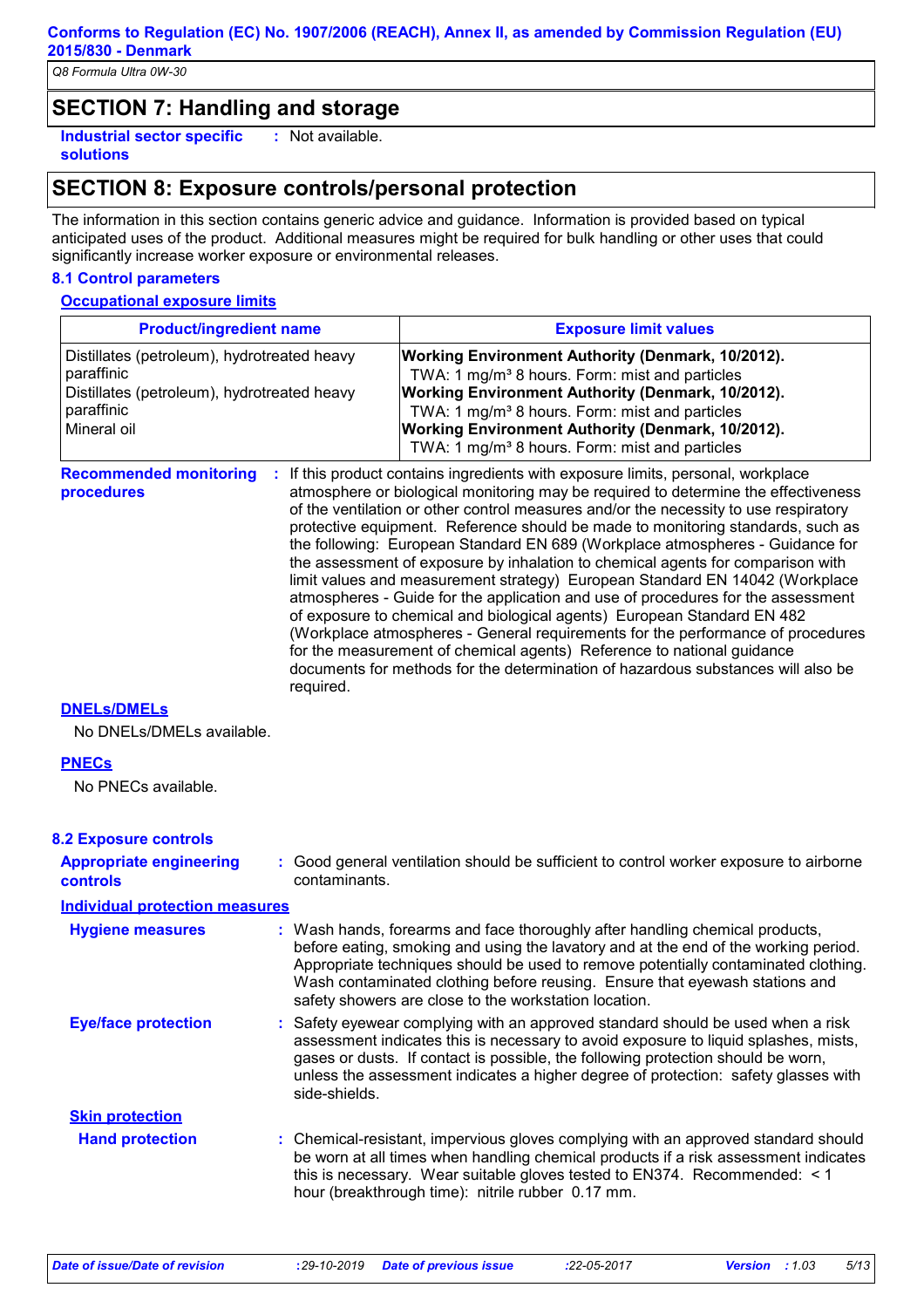# **SECTION 8: Exposure controls/personal protection**

| <b>Body protection</b>                           | : Personal protective equipment for the body should be selected based on the task<br>being performed and the risks involved and should be approved by a specialist<br>before handling this product.                                                                                                                                                                              |
|--------------------------------------------------|----------------------------------------------------------------------------------------------------------------------------------------------------------------------------------------------------------------------------------------------------------------------------------------------------------------------------------------------------------------------------------|
| <b>Other skin protection</b>                     | : Appropriate footwear and any additional skin protection measures should be<br>selected based on the task being performed and the risks involved and should be<br>approved by a specialist before handling this product.                                                                                                                                                        |
| <b>Respiratory protection</b>                    | : Based on the hazard and potential for exposure, select a respirator that meets the<br>appropriate standard or certification. Respirators must be used according to a<br>respiratory protection program to ensure proper fitting, training, and other important<br>aspects of use. Recommended: Boiling point $> 65$ °C: A1; Boiling point < 65 °C:<br>AX1; Hot material: A1P2. |
| <b>Environmental exposure</b><br><b>controls</b> | : Emissions from ventilation or work process equipment should be checked to<br>ensure they comply with the requirements of environmental protection legislation.<br>In some cases, fume scrubbers, filters or engineering modifications to the process<br>equipment will be necessary to reduce emissions to acceptable levels.                                                  |

# **SECTION 9: Physical and chemical properties**

| 9.1 Information on basic physical and chemical properties   |                                                                   |
|-------------------------------------------------------------|-------------------------------------------------------------------|
| <b>Appearance</b>                                           |                                                                   |
| <b>Physical state</b>                                       | : Liquid. [Oily liquid.]                                          |
| <b>Appearance</b>                                           | Clear.                                                            |
| <b>Color</b>                                                | Brown.                                                            |
| <b>Odor</b>                                                 | Slight                                                            |
| <b>Odor threshold</b>                                       | Not available.                                                    |
| pH                                                          | 8                                                                 |
| <b>Melting point/freezing point</b>                         | $: <45^{\circ}$ C                                                 |
| <b>Initial boiling point and</b><br>boiling range           | $: >300^{\circ}C$                                                 |
| <b>Flash point</b>                                          | Open cup: >200°C [ASTM D92.]                                      |
| <b>Evaporation rate</b>                                     | : Not available.                                                  |
| <b>Flammability (solid, gas)</b>                            | Not applicable.                                                   |
| <b>Upper/lower flammability or</b><br>explosive limits      | : Not available.                                                  |
| <b>Vapor pressure</b>                                       | : < 0.01 kPa [room temperature]                                   |
| <b>Vapor density</b>                                        | Not available.                                                    |
| <b>Relative density</b>                                     | : 0.85                                                            |
| <b>Solubility(ies)</b>                                      | : Insoluble in the following materials: cold water and hot water. |
| Partition coefficient: n-octanol/ : Not available.<br>water |                                                                   |
| <b>Auto-ignition temperature</b>                            | $: >300^{\circ}$ C                                                |
| <b>Decomposition temperature</b>                            | $: >300^{\circ}$ C                                                |
| <b>Viscosity (40°C)</b>                                     | : 51.71 cSt                                                       |
| Viscosity (100°C)                                           | : 9.9 cSt                                                         |
| <b>Explosive properties</b>                                 | : Not applicable.                                                 |
| <b>Oxidizing properties</b>                                 | : Not applicable.                                                 |

#### **9.2 Other information**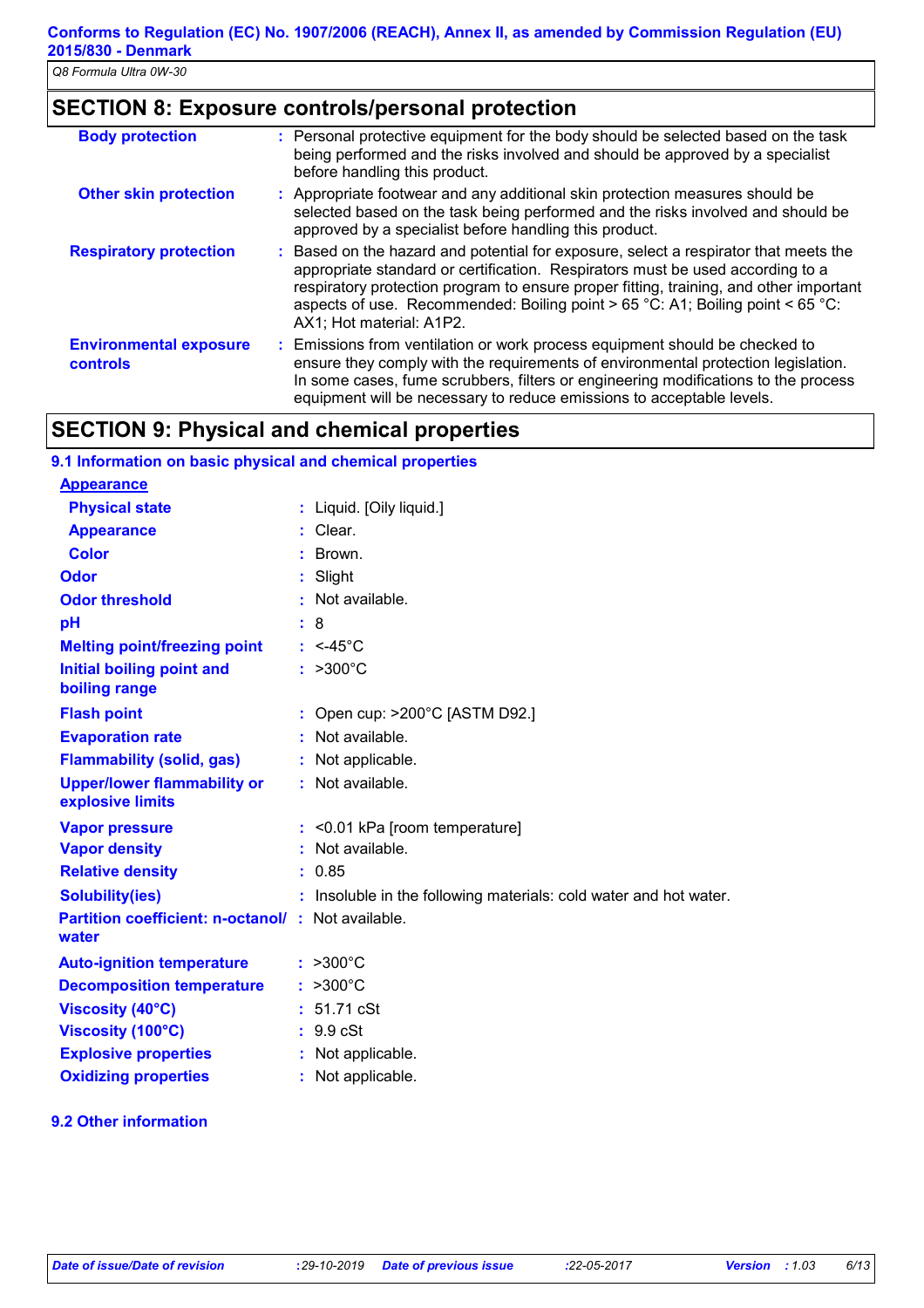# **SECTION 10: Stability and reactivity**

| <b>10.1 Reactivity</b>                          | : No specific test data related to reactivity available for this product or its ingredients.              |
|-------------------------------------------------|-----------------------------------------------------------------------------------------------------------|
| <b>10.2 Chemical stability</b>                  | : The product is stable.                                                                                  |
| 10.3 Possibility of<br>hazardous reactions      | : Under normal conditions of storage and use, hazardous reactions will not occur.                         |
| <b>10.4 Conditions to avoid</b>                 | : No specific data.                                                                                       |
| 10.5 Incompatible materials                     | : Reactive or incompatible with the following materials:<br>Strong oxidizing materials                    |
| <b>10.6 Hazardous</b><br>decomposition products | : Under normal conditions of storage and use, hazardous decomposition products<br>should not be produced. |

# **SECTION 11: Toxicological information**

#### **11.1 Information on toxicological effects**

#### **Acute toxicity**

| <b>Product/ingredient name</b> | <b>Result</b>                        | <b>Species</b>          | <b>Dose</b>                  | <b>Exposure</b> |
|--------------------------------|--------------------------------------|-------------------------|------------------------------|-----------------|
| l Mineral oil                  | ILC50 Inhalation Dusts and<br>lmists | l Rat - Male.<br>Female | $\vert$ 5.53 mg/l            | l 4 hours       |
|                                | LD50 Dermal<br>LD50 Oral             | Rabbit<br>Rat           | $>5000$ mg/kg<br>>5000 mg/kg | -               |

**Conclusion/Summary :** Not available.

#### **Acute toxicity estimates**

Not available.

#### **Irritation/Corrosion**

| <b>Product/ingredient name</b> | <b>Result</b>                                                                                         | <b>Species</b>                       | <b>Score</b> | <b>Exposure</b>                               | <b>Observation</b>                       |
|--------------------------------|-------------------------------------------------------------------------------------------------------|--------------------------------------|--------------|-----------------------------------------------|------------------------------------------|
| Mineral oil                    | Skin - Erythema/Eschar<br>Skin - Edema<br>Eyes - Iris lesion<br>Eyes - Redness of the<br>coniunctivae | Rabbit<br>Rabbit<br>Rabbit<br>Rabbit | 0.17<br>0.33 | 72 hours<br>72 hours<br>I48 hours<br>48 hours | 7 days<br>7 days<br>72 hours<br>72 hours |

**Conclusion/Summary :** Not available.

#### **Sensitization**

| <b>Product/ingredient name</b> | <b>Route of</b><br>exposure | <b>Species</b> | <b>Result</b>   |
|--------------------------------|-----------------------------|----------------|-----------------|
| l Mineral oil                  | skin                        | Guinea pig     | Not sensitizing |

**Conclusion/Summary :** Not available.

#### **Mutagenicity**

| <b>Product/ingredient name</b> | Test                                              | <b>Experiment</b>                                                 | <b>Result</b> |
|--------------------------------|---------------------------------------------------|-------------------------------------------------------------------|---------------|
| Mineral oil                    | 474 Mammalian<br>Erythrocyte<br>Micronucleus Test | Experiment: In vivo<br>Subject: Mammalian-Animal<br>Cell: Somatic | Negative      |

**Conclusion/Summary :** Not available.

**Carcinogenicity**

| <b>Product/ingredient name</b> | Result                 | Species        | Dose | <b>Exposure</b> |
|--------------------------------|------------------------|----------------|------|-----------------|
| Mineral oil                    | Negative - Dermal - TC | Mouse - Female |      | 78 weeks        |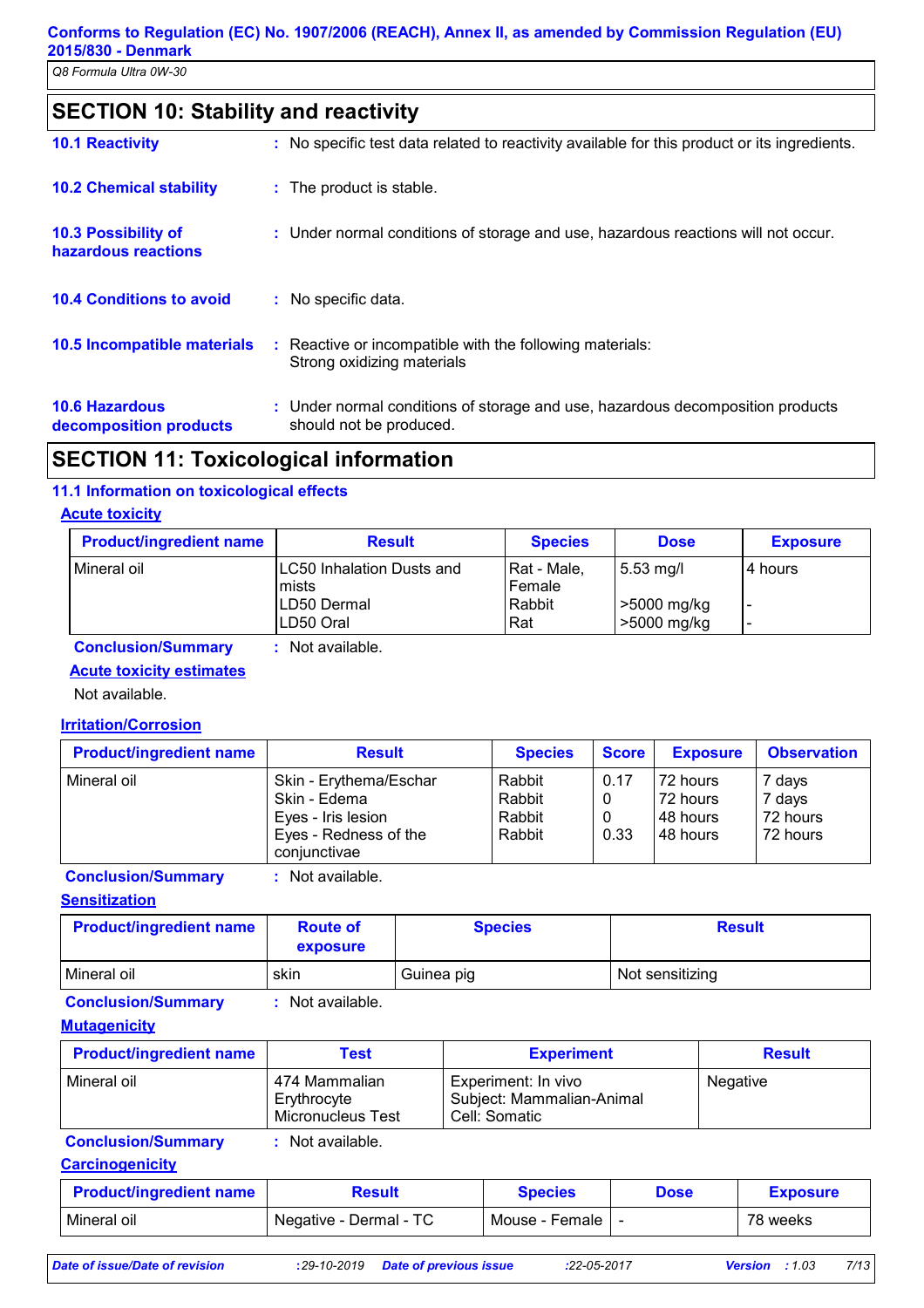# **SECTION 11: Toxicological information**

**Conclusion/Summary :** Not available.

#### **Reproductive toxicity**

| <b>Product/ingredient name</b> | <b>Maternal</b><br>toxicity | <b>Fertility</b> | <b>Development</b><br>toxin | <b>Species</b>             | <b>Dose</b>     | <b>Exposure</b> |
|--------------------------------|-----------------------------|------------------|-----------------------------|----------------------------|-----------------|-----------------|
| Mineral oil                    | Negative                    | Negative         | Negative                    | Rat - Male, Female   Oral: | 1000 mg/<br> kg |                 |

**Conclusion/Summary :** Not available.

#### **Teratogenicity**

| <b>Product/ingredient name</b> | Result            | <b>Species</b> | <b>Dose</b> | <b>Exposure</b> |
|--------------------------------|-------------------|----------------|-------------|-----------------|
| l Mineral oil                  | Negative - Dermal | Rat            | 2000 mg/kg  | 7 days per week |
|                                |                   |                |             |                 |

**Conclusion/Summary :** Not available.

#### **Specific target organ toxicity (single exposure)**

Not available.

#### **Specific target organ toxicity (repeated exposure)**

Not available.

#### **Aspiration hazard**

| <b>Product/ingredient name</b>                                                                                                       | <b>Result</b>                                                                  |  |
|--------------------------------------------------------------------------------------------------------------------------------------|--------------------------------------------------------------------------------|--|
| Distillates (petroleum), hydrotreated heavy paraffinic<br>Dec-1-ene, homopolymer, hydrogenated Dec-1-ene, oligomers,<br>hydrogenated | <b>ASPIRATION HAZARD - Category 1</b><br><b>ASPIRATION HAZARD - Category 1</b> |  |
| Mineral oil                                                                                                                          | <b>ASPIRATION HAZARD - Category 1</b>                                          |  |

#### **:** Not available. **Information on the likely routes of exposure**

| <b>Potential acute health effects</b> |                                                                 |
|---------------------------------------|-----------------------------------------------------------------|
| Eye contact                           | : No known significant effects or critical hazards.             |
| <b>Inhalation</b>                     | : No known significant effects or critical hazards.             |
| <b>Skin contact</b>                   | : Defatting to the skin. May cause skin dryness and irritation. |
| <b>Ingestion</b>                      | : No known significant effects or critical hazards.             |

### **Symptoms related to the physical, chemical and toxicological characteristics**

| <b>Eye contact</b>  | : No specific data.                                                                |
|---------------------|------------------------------------------------------------------------------------|
| <b>Inhalation</b>   | : No specific data.                                                                |
| <b>Skin contact</b> | : Adverse symptoms may include the following:<br>irritation<br>dryness<br>cracking |
| <b>Ingestion</b>    | : No specific data.                                                                |

#### **Delayed and immediate effects and also chronic effects from short and long term exposure Short term exposure Long term exposure Potential immediate effects Potential delayed effects : :** Not available. **Potential immediate effects Potential delayed effects : :** Not available. : Not available. : Not available. *Date of issue/Date of revision* **:***29-10-2019 Date of previous issue :22-05-2017 Version : 1.03 8/13*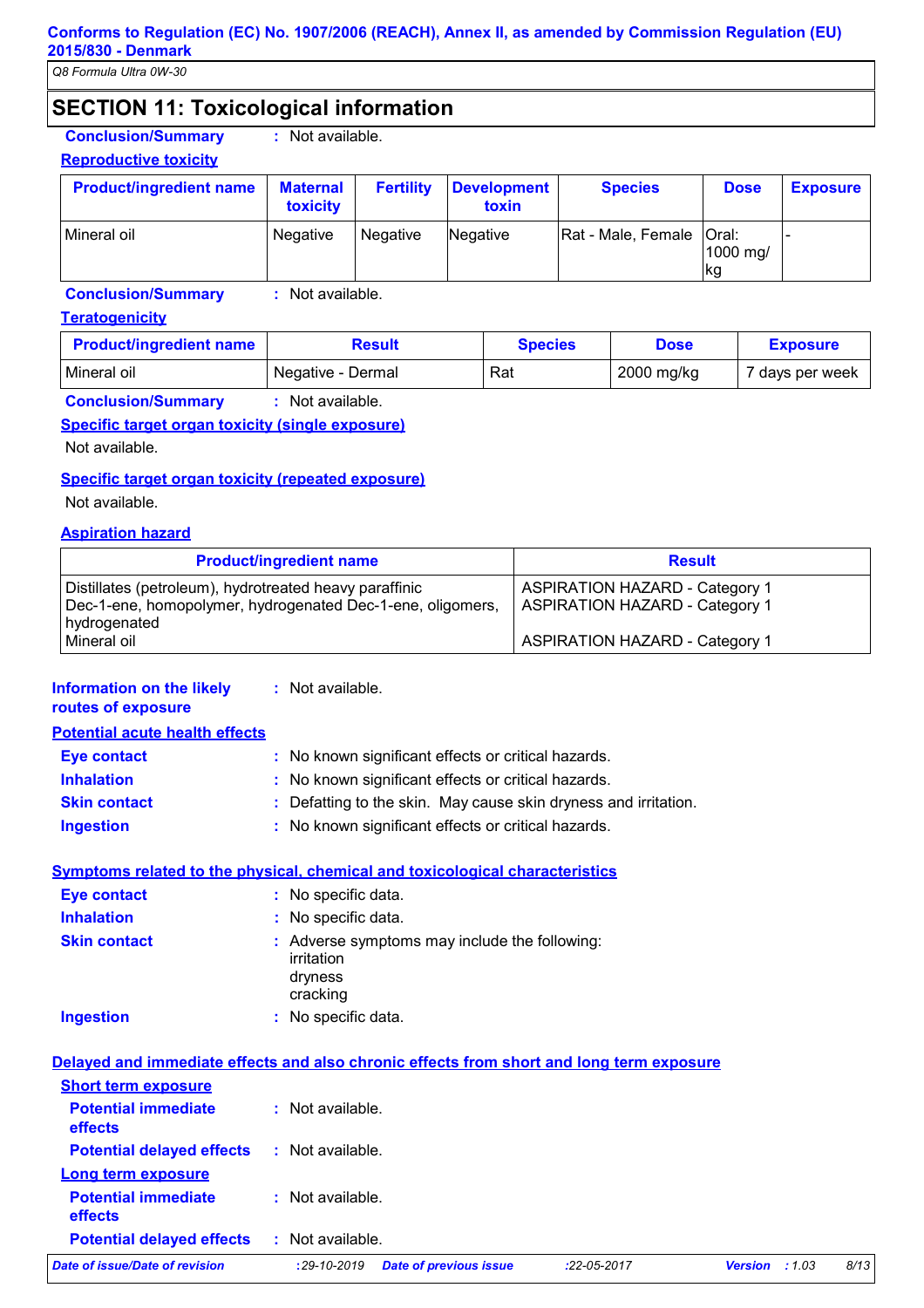# **SECTION 11: Toxicological information**

#### **Potential chronic health effects**

| <b>Product/ingredient name</b>              | <b>Result</b>                                                                                            | <b>Species</b>        | <b>Dose</b>              | <b>Exposure</b>              |  |
|---------------------------------------------|----------------------------------------------------------------------------------------------------------|-----------------------|--------------------------|------------------------------|--|
| Mineral oil                                 | Sub-chronic NOAEL Oral                                                                                   | Rat - Male.<br>Female | $≥2000$ mg/kg            | 13 weeks; 5<br>days per week |  |
|                                             | Sub-acute LOAEL Oral                                                                                     | Rat - Male            | $125 \text{ mg/kg}$      | 13 weeks; 5<br>hours per day |  |
|                                             | Sub-acute NOAEL Inhalation<br>Vapor                                                                      | Rat - Male            | $>980$ mg/m <sup>3</sup> | 4 weeks; 5 days<br>per week  |  |
|                                             | Not available.<br>÷.                                                                                     |                       |                          |                              |  |
|                                             |                                                                                                          |                       |                          |                              |  |
| <b>Conclusion/Summary</b><br><b>General</b> | Prolonged or repeated contact can defat the skin and lead to irritation, cracking and/<br>or dermatitis. |                       |                          |                              |  |
| <b>Carcinogenicity</b>                      | : No known significant effects or critical hazards.                                                      |                       |                          |                              |  |
| <b>Mutagenicity</b>                         | : No known significant effects or critical hazards.                                                      |                       |                          |                              |  |
| <b>Teratogenicity</b>                       | : No known significant effects or critical hazards.                                                      |                       |                          |                              |  |
| <b>Developmental effects</b>                | : No known significant effects or critical hazards.                                                      |                       |                          |                              |  |

**Other information :** Not available.

# **SECTION 12: Ecological information**

#### **12.1 Toxicity**

| <b>Product/ingredient name</b> | <b>Result</b>                     | <b>Species</b>             | <b>Exposure</b> |
|--------------------------------|-----------------------------------|----------------------------|-----------------|
| Mineral oil                    | Acute NEL >100 mg/l Fresh water   | Algae                      | 72 hours        |
|                                | Acute NEL >10000 mg/l Fresh water | Daphnia - Daphnia Magma    | 148 hours       |
|                                | Acute NEL ≥100 mg/l Fresh water   | Fish - Pimephales promelas | 196 hours       |
|                                | Chronic NEL 10 mg/l Fresh water   | Daphnia - Daphnia magna    | 21 days         |

**Conclusion/Summary :** Not available.

#### **12.2 Persistence and degradability**

#### **Conclusion/Summary :** Not available.

| <b>Product/ingredient name</b> | <b>Aquatic half-life</b> | <b>Photolysis</b> | Biodegradability |
|--------------------------------|--------------------------|-------------------|------------------|
| l Mineral oil                  |                          |                   | <b>Ilnherent</b> |

#### **12.3 Bioaccumulative potential**

| <b>Product/ingredient name</b>                                                | <b>LogP</b> <sub>ow</sub> | <b>BCF</b> | <b>Potential</b> |
|-------------------------------------------------------------------------------|---------------------------|------------|------------------|
| Dec-1-ene, homopolymer,<br>hydrogenated Dec-1-ene,<br>oligomers, hydrogenated | >6.5                      |            | high             |

| : Not available.   |
|--------------------|
| $:$ Not available. |
|                    |

| 12.5 Results of PBT and vPvB assessment |                   |  |  |
|-----------------------------------------|-------------------|--|--|
| <b>PBT</b>                              | : Not applicable. |  |  |
| <b>vPvB</b>                             | : Not applicable. |  |  |

**12.6 Other adverse effects** : No known significant effects or critical hazards.

*Date of issue/Date of revision* **:***29-10-2019 Date of previous issue :22-05-2017 Version : 1.03 9/13*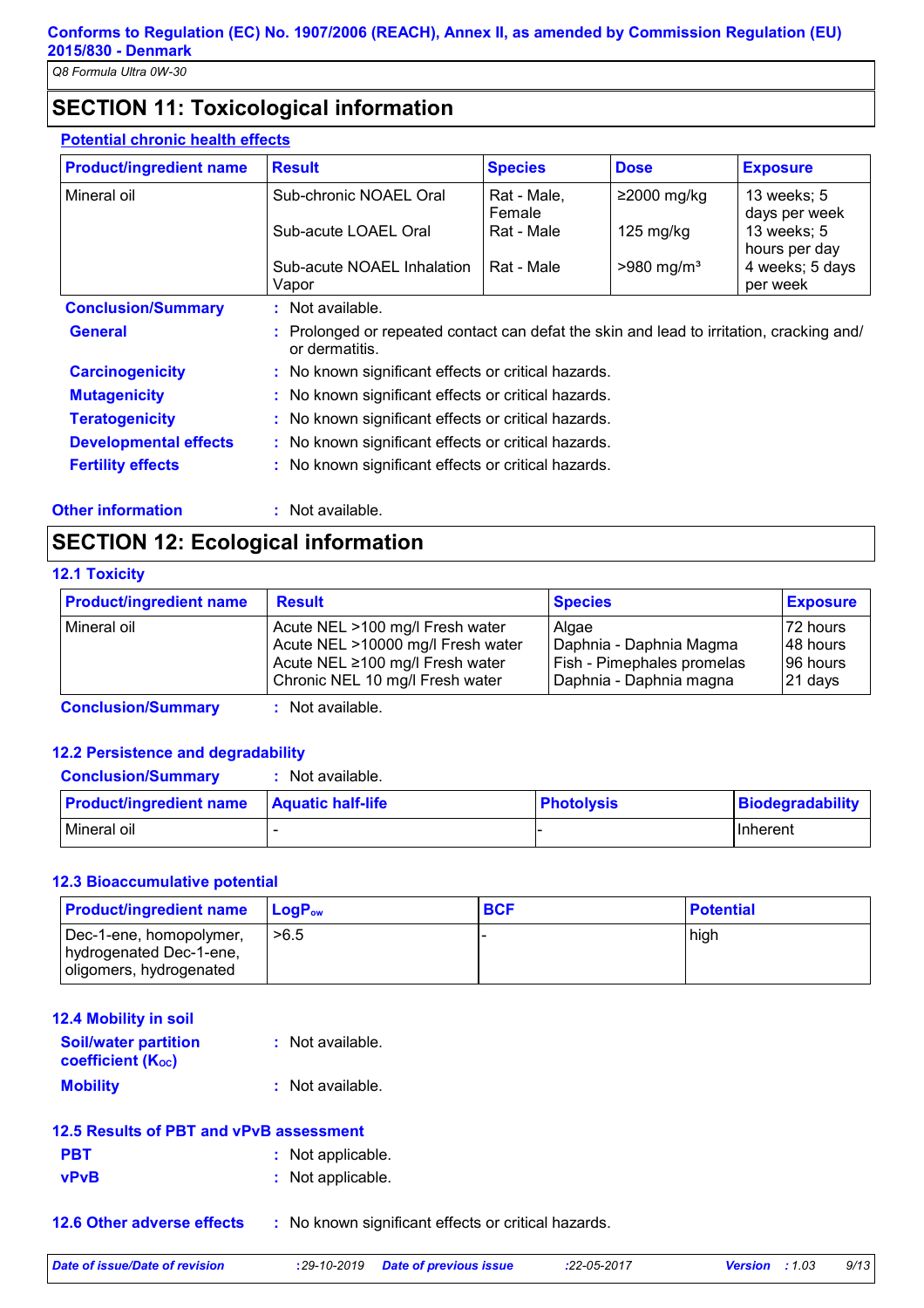# **SECTION 13: Disposal considerations**

The information in this section contains generic advice and guidance. The list of Identified Uses in Section 1 should be consulted for any available use-specific information provided in the Exposure Scenario(s).

#### **13.1 Waste treatment methods**

| <b>Product</b>             |                                                                                                                                                                                                                                                                                                                                                                                                                                                                                                                                                      |
|----------------------------|------------------------------------------------------------------------------------------------------------------------------------------------------------------------------------------------------------------------------------------------------------------------------------------------------------------------------------------------------------------------------------------------------------------------------------------------------------------------------------------------------------------------------------------------------|
| <b>Methods of disposal</b> | : The generation of waste should be avoided or minimized wherever possible.<br>Disposal of this product, solutions and any by-products should at all times comply<br>with the requirements of environmental protection and waste disposal legislation<br>and any regional local authority requirements. Dispose of surplus and non-<br>recyclable products via a licensed waste disposal contractor. Waste should not be<br>disposed of untreated to the sewer unless fully compliant with the requirements of<br>all authorities with jurisdiction. |
| <b>Hazardous waste</b>     | Yes.                                                                                                                                                                                                                                                                                                                                                                                                                                                                                                                                                 |

#### **European waste catalogue (EWC)**

| <b>Waste code</b>          | <b>Waste designation</b>                                                                                                                                                                                                                    |  |  |  |
|----------------------------|---------------------------------------------------------------------------------------------------------------------------------------------------------------------------------------------------------------------------------------------|--|--|--|
| 13 02 06*                  | synthetic engine, gear and lubricating oils                                                                                                                                                                                                 |  |  |  |
| <b>Packaging</b>           |                                                                                                                                                                                                                                             |  |  |  |
| <b>Methods of disposal</b> | : The generation of waste should be avoided or minimized wherever possible. Waste<br>packaging should be recycled. Incineration or landfill should only be considered<br>when recycling is not feasible.                                    |  |  |  |
| <b>Special precautions</b> | : This material and its container must be disposed of in a safe way. Empty containers<br>or liners may retain some product residues. Avoid dispersal of spilled material and<br>runoff and contact with soil, waterways, drains and sewers. |  |  |  |

## **SECTION 14: Transport information**

|                                           | <b>ADR/RID</b>           | <b>ADN</b>     | <b>IMDG</b>    | <b>IATA</b>    |
|-------------------------------------------|--------------------------|----------------|----------------|----------------|
| 14.1 UN number                            | Not regulated.           | Not regulated. | Not regulated. | Not regulated. |
| 14.2 UN proper<br>shipping name           | $\blacksquare$           |                |                |                |
| <b>14.3 Transport</b><br>hazard class(es) | $\overline{\phantom{a}}$ |                | -              |                |
| <b>14.4 Packing</b><br>group              |                          | -              |                |                |
| 14.5<br><b>Environmental</b><br>hazards   | No.                      | No.            | No.            | No.            |

**user**

**14.6 Special precautions for : Transport within user's premises:** always transport in closed containers that are upright and secure. Ensure that persons transporting the product know what to do in the event of an accident or spillage.

**14.7 Transport in bulk according to Annex II of MARPOL and the IBC Code :** Not available.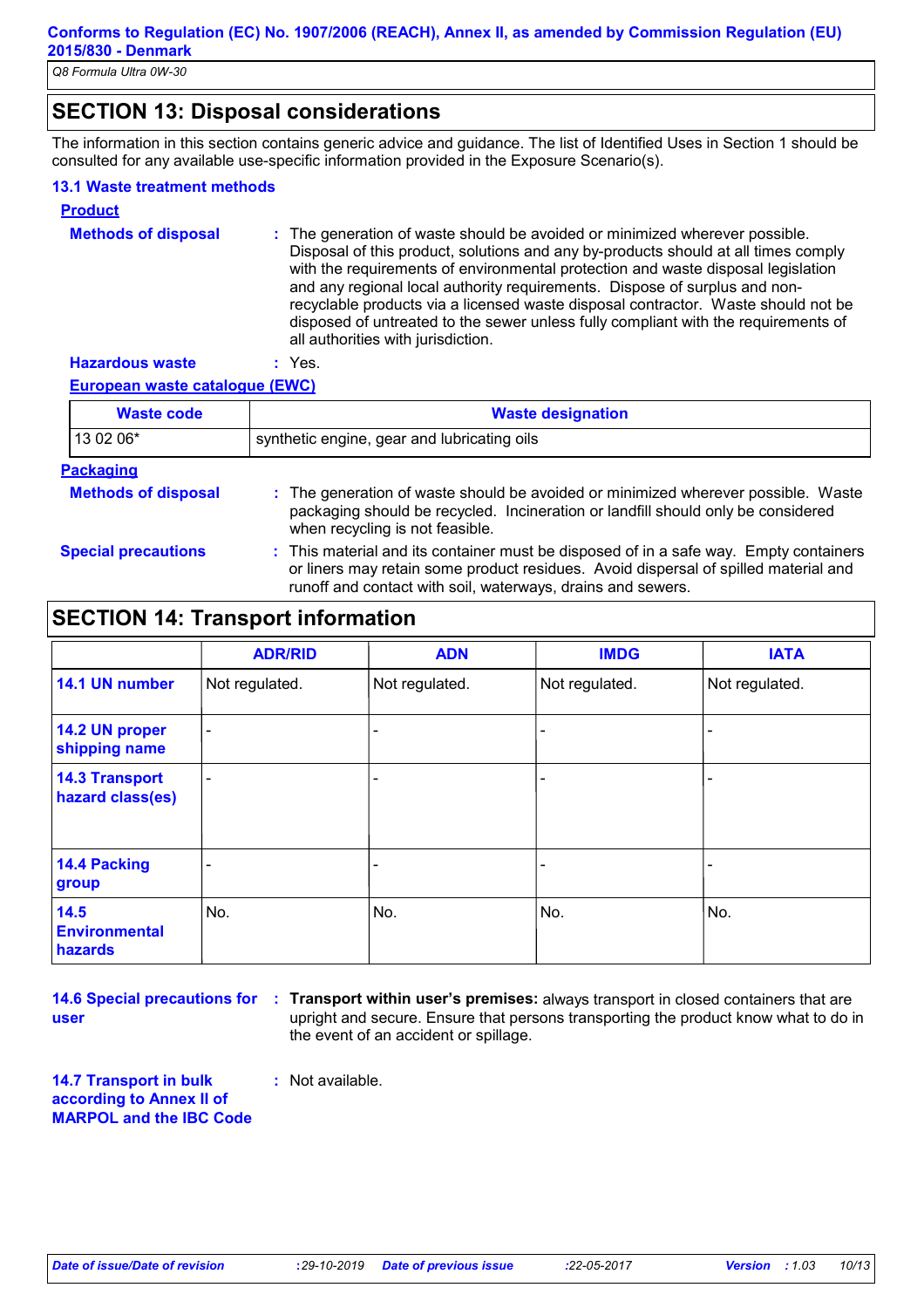**Conforms to Regulation (EC) No. 1907/2006 (REACH), Annex II, as amended by Commission Regulation (EU) 2015/830 - Denmark**

*Q8 Formula Ultra 0W-30*

# **SECTION 15: Regulatory information**

**15.1 Safety, health and environmental regulations/legislation specific for the substance or mixture EU Regulation (EC) No. 1907/2006 (REACH) Annex XIV - List of substances subject to authorization**

**Annex XIV**

None of the components are listed.

**Substances of very high concern**

None of the components are listed.

**Annex XVII - Restrictions on the manufacture, placing on the market and use of certain dangerous substances, mixtures and articles** : Not applicable.

**Other EU regulations**

#### **Ozone depleting substances (1005/2009/EU)**

Not listed.

#### **Prior Informed Consent (PIC) (649/2012/EU)**

Not listed.

#### **Seveso Directive**

This product is not controlled under the Seveso Directive.

| <b>National regulations</b> |  |
|-----------------------------|--|
|                             |  |

| <b>Product registration</b><br>number |                                                                                                                                                   | : PR-nr: 2259404                                                                                                                                                                                                                                                                                                                                                                                                              |
|---------------------------------------|---------------------------------------------------------------------------------------------------------------------------------------------------|-------------------------------------------------------------------------------------------------------------------------------------------------------------------------------------------------------------------------------------------------------------------------------------------------------------------------------------------------------------------------------------------------------------------------------|
| <b>MAL-code</b>                       |                                                                                                                                                   | $: 00-1$                                                                                                                                                                                                                                                                                                                                                                                                                      |
| <b>Protection based on MAL</b>        | : According to the regulations on work involving coded products, the following<br>stipulations apply to the use of personal protective equipment: |                                                                                                                                                                                                                                                                                                                                                                                                                               |
|                                       |                                                                                                                                                   | <b>General:</b> Gloves must be worn for all work that may result in soiling. Apron/<br>coveralls/protective clothing must be worn when soiling is so great that regular work<br>clothes do not adequately protect skin against contact with the product. A face<br>shield must be worn in work involving spattering if a full mask is not required. In this<br>case, other recommended use of eye protection is not required. |

In all spraying operations in which there is return spray, the following must be worn: respiratory protection and arm protectors/apron/coveralls/protective clothing as appropriate or as instructed.

MAL-code: 00-1 **Application:** When spraying in existing\* spray booths, if the operator is outside the spray zone.

- Arm protectors must be worn.

During all spraying where atomization occurs in cabins or spray booths where the operator is inside the spray zone and during spraying outside a closed facility, cabin or booth.

- Full mask with combined filter, coveralls and hood must be worn.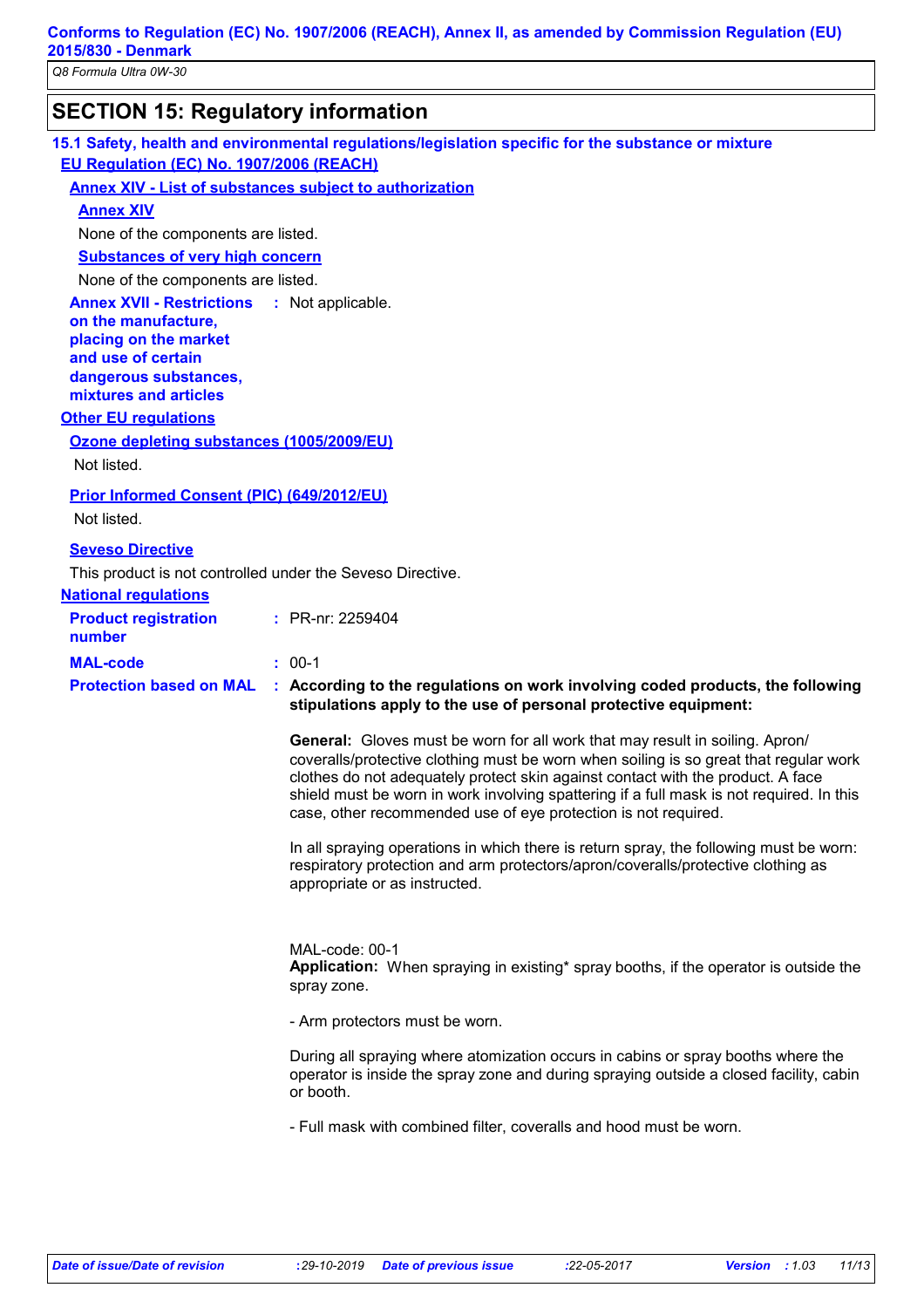# **SECTION 15: Regulatory information**

| <b>Drying:</b> Items for drying/drying ovens that are temporarily placed on such things as |
|--------------------------------------------------------------------------------------------|
| rack trolleys, etc. must be equipped with a mechanical exhaust system to prevent           |
| fumes from wet items from passing through workers' inhalation zone.                        |

**Polishing:** When polishing treated surfaces, a mask with dust filter must be worn. When machine grinding, eye protection must be worn. Work gloves must always be worn.

**Caution** The regulations contain other stipulations in addition to the above.

\*See Regulations.

| <b>Hazard class for water</b> |  |
|-------------------------------|--|
| (WGK)                         |  |

| ,,,,,,,,           |             |
|--------------------|-------------|
| <b>VOC content</b> | $:$ Exempt. |

**International regulations**

#### **Chemical Weapon Convention List Schedules I, II & III Chemicals**

Not listed.

#### **Montreal Protocol**

Not listed.

#### **Stockholm Convention on Persistent Organic Pollutants**

Not listed.

# **Rotterdam Convention on Prior Informed Consent (PIC)**

Not listed.

#### **UNECE Aarhus Protocol on POPs and Heavy Metals**

Not listed.

| <b>Inventory list</b>                     |                                                                                                                                                                                             |
|-------------------------------------------|---------------------------------------------------------------------------------------------------------------------------------------------------------------------------------------------|
| <b>Australia</b>                          | : All components are listed or exempted.                                                                                                                                                    |
| <b>Canada</b>                             | : All components are listed or exempted.                                                                                                                                                    |
| <b>China</b>                              | : All components are listed or exempted.                                                                                                                                                    |
| <b>Europe</b>                             | : At least one component is not listed in EINECS but all such components are listed in<br>ELINCS. Please contact your supplier for information on the inventory status of this<br>material. |
| <b>Japan</b>                              | : Japan inventory (ENCS): Not determined.<br>Japan inventory (ISHL): Not determined.                                                                                                        |
| <b>Malaysia</b>                           | : Not determined                                                                                                                                                                            |
| <b>New Zealand</b>                        | : All components are listed or exempted.                                                                                                                                                    |
| <b>Philippines</b>                        | : All components are listed or exempted.                                                                                                                                                    |
| <b>Republic of Korea</b>                  | : All components are listed or exempted.                                                                                                                                                    |
| <b>Taiwan</b>                             | : Not determined.                                                                                                                                                                           |
| <b>Thailand</b>                           | : Not determined.                                                                                                                                                                           |
| <b>Turkey</b>                             | : Not determined.                                                                                                                                                                           |
| <b>United States</b>                      | : All components are listed or exempted.                                                                                                                                                    |
| <b>Viet Nam</b>                           | : Not determined.                                                                                                                                                                           |
| <b>15.2 Chemical Safety</b><br>Assessment | This product contains substances for which Chemical Safety Assessments are still<br>required.                                                                                               |